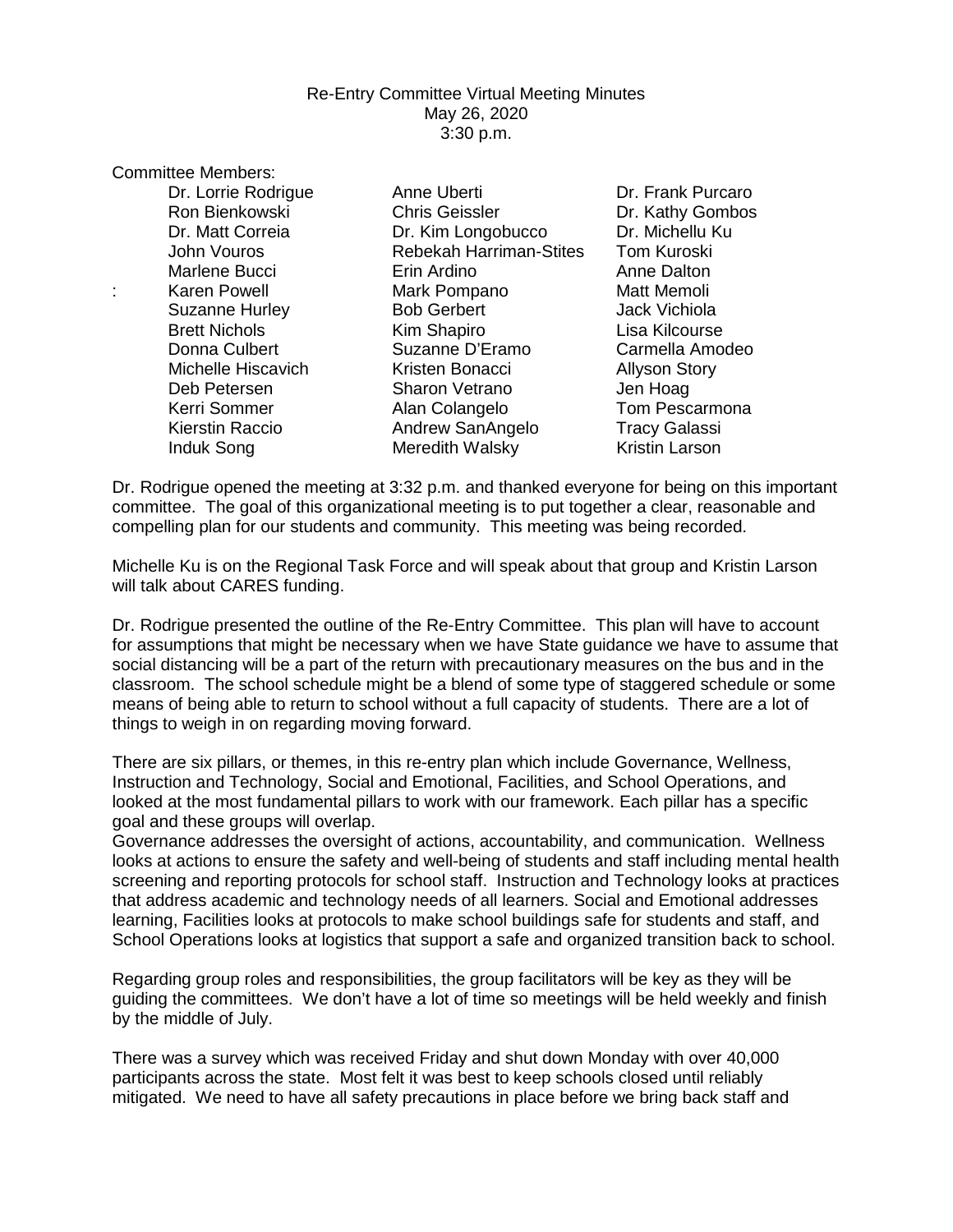students. We need to know about devices if this goes into the fall. We talked with staff that had issues with their own connectivity and what was difficult for students.

Mrs. Uberti said our survey focuses more on concrete and objective things. It will be collecting more practical data if we have to do a distance learning plan again. We will talk about when to send it out.

Dr. Rodrigue noted that there are regional tasks forces feeding into the State Task Force. They are informing the Governor and Commissioner of Education.

Mrs. Ku said the big question is what the State guidance will be. She just attended a regional advisory meeting. April 23 the Governor announced forming an advisory team. He will be replacing that group with a consulting group but the Commissioner of Education will continue advising the Governor. Six teams from various RESCS are going to synthesize recommendations regarding the safe return to school and are having weekly conversations.

Each team includes the area RESC director, one parent, one school leader, two superintendents, one Board of Education member, one community or special interest group member, two teachers, a public health official, plus one additional member.Through Exchange, an online tool was used to collect, rate and analyze constituent feedback and concerns. Nearly 40,000 people participated with 50,000 ideas and more than 1,000,000 reactions. The system was overtaxes and shut down within a couple of days. They identified six areas which include supporting the well-being of students, staff and families, to spread mitigation, coordination and communication and collaboration, operations and logistics, potential second wave closing contingency planning, and teaching and learning which includes to mitigate the loss of learning that's taken place. Three models from the State are attending school on alternate days, a halfday program, and individualized training. These are mainly reducing density on the buses and in the buildings. The State sent a draft on how to implement summer school this summer. Regarding busing you could only have ¼ of students on a bus. Another model is a.m. and p.m. classes but there would be a logistical issue with more buses needed. Individualize learning would cut down on transportation costs but they are not sure if that's ideal for students. Most appealing was alternate days.

Dr. Rodrigue asked how we could go on certain schedules when there are parents who work in other towns.

Mrs. Ku said there were other models including alternating blocks of days and the cohort model when only specific grades are in at one time. Although younger students are less vulnerable we still have a question if they can carry it. Also, older students can learn from home more easily. They also looked at the roles played in childcare. Today's team meeting addressed summer school with big issues including transportation costs, mask wearing is a requirement and will likely go into the fall, and the Superintendent's group putting together a regional plan. The State is supposed to get a proposal from the Department of Education.

Kristin Larson spoke about the CARES Act which passed in March and has the largest amount for funding in the bill. It is the most significant source of funding for K-12 education and Newtown will receive \$141,090 from the Elementary and Secondary School Emergency Relief Funds. This will also provide funds for technology, back to school activities, and summer school. We would have to outline our plans when applying. Other ways to get funding is through the Governors Relief Fund. We are seeing a lot of flexibility with waivers and also extension of deadlines.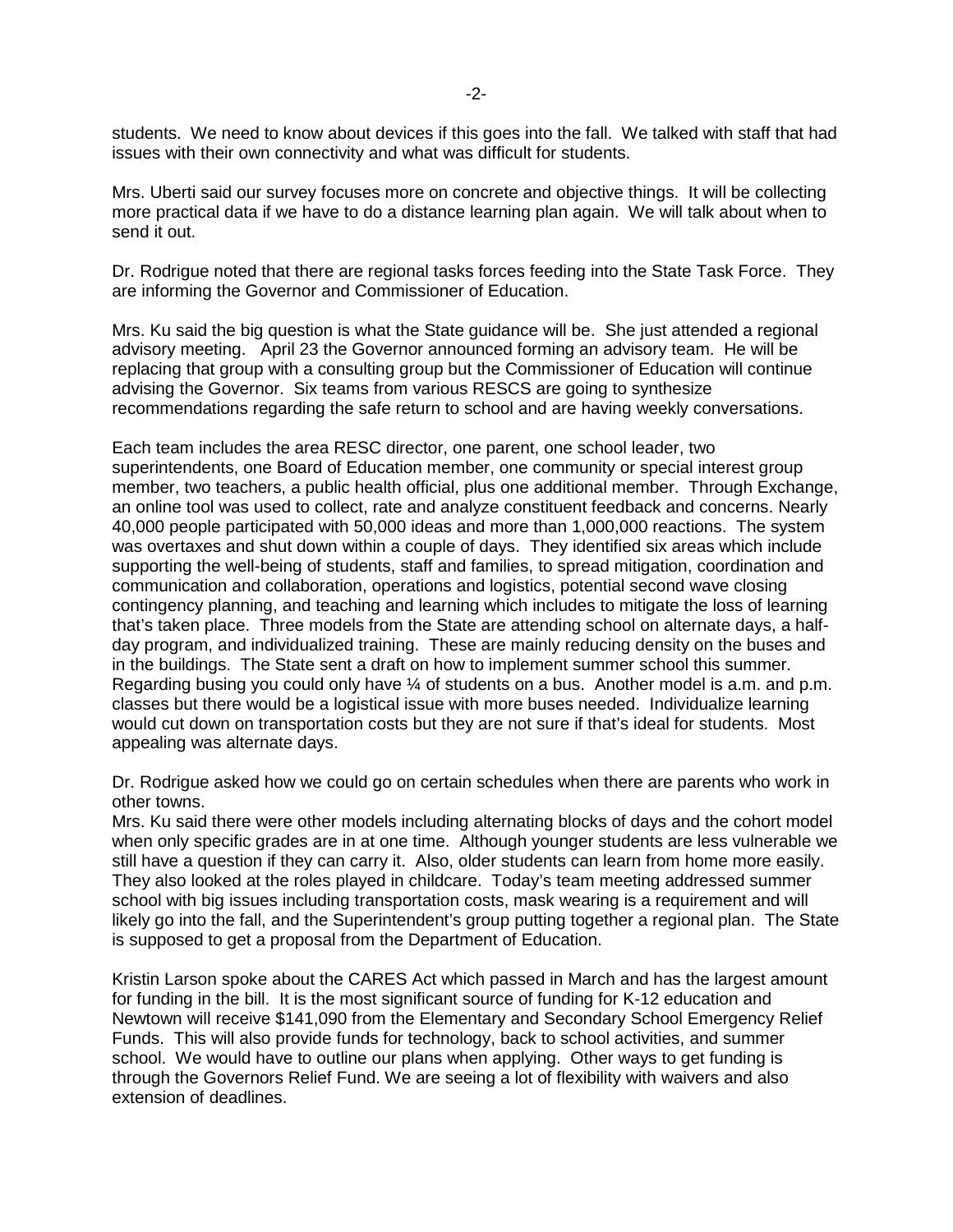Tracy Galassi, Hawley teacher, asked if the survey was for staff and parents. Mrs. Uberti said the first survey is for certified staff and we will develop one for parents. Mrs. Galassi noted that we really don't know about going back to school and asked if we are organizing the committee on if we are going back to school or not going back to school.

Dr. Rodrigue said it had to be both. At any time in the further we may go back to distance learning. She doesn't think it's possible to go back keeping with distance learning guidelines. With any model we have to be sure we are connecting with students. We don't know how the State will guide us. She has been looking at other areas in town we can use including NYA, the Community Center and will check with the Town Hall. We also have to look at what happens to children when parents have to go back to work especially for grades K-6 and ask how we can help families.

Mr. Vouros said it was important that when we think about possibilities it's key that people not think we cannot afford what we need.

Mrs. Dalton asked the time frame and if we only had eight weeks to put a plan in place.

Dr. Rodrigue said we have to work fast with a weekly meeting schedule and see when the State will give us guidance.

Mr. Bienkowski asked about athletics, sports, and extra-curricular activities.

Mr. Memoli said we are taking our lead from CIAC who is waiting to hear from the Department of Education but no one knows what that's going to look like. We meet weekly with CIAC. Dr. Rodrigue said we also have to talk about PE and music.

Mr. Bienkowski stated that regarding additional staffing with split sessions, if other districts consider the same thing, where do you get the staff?

Dr. Rodrigue said she referred to other support staff and nursing professionals. We could all be in that same situation and need to be up front about our staffing. We have to do what's best for the students and community.

Mrs. Uberti asked what consideration will be given to staff members who have known health risks and if we would be considering looking at our own staff like the age, or have pre-existing health conditions which prohibit them from working. This needs to be addressed when crafting these plans. Some staff could take the distance learning. She was also worried about substitutes and if the State will look at other options if a teacher is out ill and if they could teach remotely. She was concerned about getting low paid daily subs when needed.

Mrs. Ku said those discussions have happened and they are relaxing certifications. We could have staff dedicated to an on-line learning piece.

Mrs. Galassi said when she spoke to staff about mental health and getting the work done, you have to think about ages 4 to 10 and how they touch each other's products, lunch and at recess and not leaving the classroom for specials. They will be in their classroom all day and we have to look at how that would be for these younger students. What happens if a teacher has to be out 14 days with a substitute? There is so much involved with going back.

Dr. Rodrigue said we have a lot to get through with the vulnerability of our students and staff. We have to look at one thing at a time.